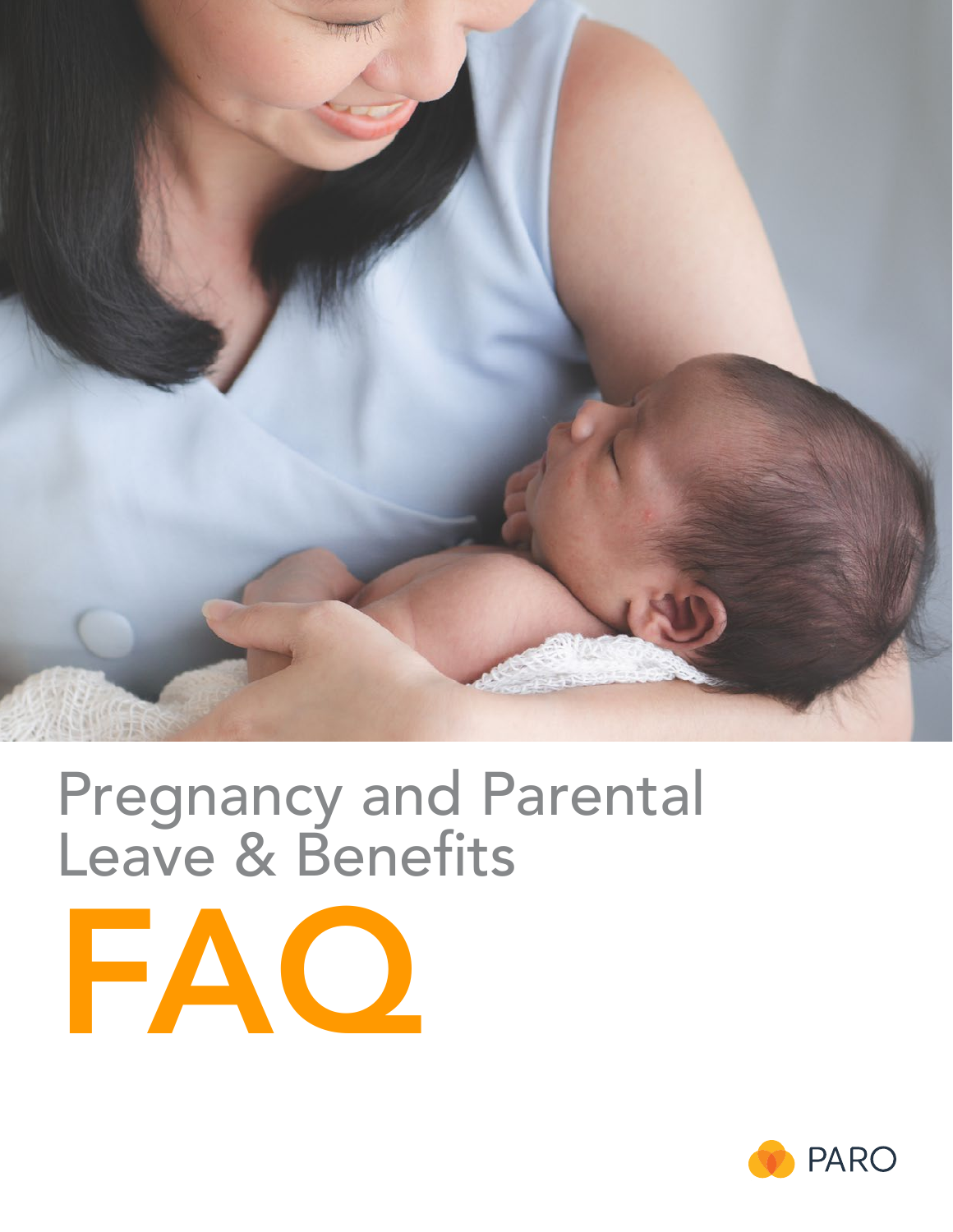# <span id="page-1-0"></span>Congratulations on welcoming a new addition to your family! PARO is here to help you navigate this process and make the most of the leave time and benefits you are entitled to during this exciting time.

| Does my extended healthcare coverage (e.g., dental) continue during pregnancy and/or parental leave?  5 |
|---------------------------------------------------------------------------------------------------------|
|                                                                                                         |
| What should I do if I require a workplace accommodation during my pregnancy?  5                         |
|                                                                                                         |
|                                                                                                         |
|                                                                                                         |
|                                                                                                         |
|                                                                                                         |
| What if I require specific resources or accommodations upon my return to work?  6                       |

This FAQ has been prepared for your convenience. While every effort has been made to ensure that information in the FAQ is correct, the PARO-OTH Collective Agreement and any other applicable law prevails over any information in this FAQ. Any resident considering a leave is encouraged to [contact the PARO office](mailto:paro@paroteam.ca) to ensure that they obtain information relevant to their specific situation.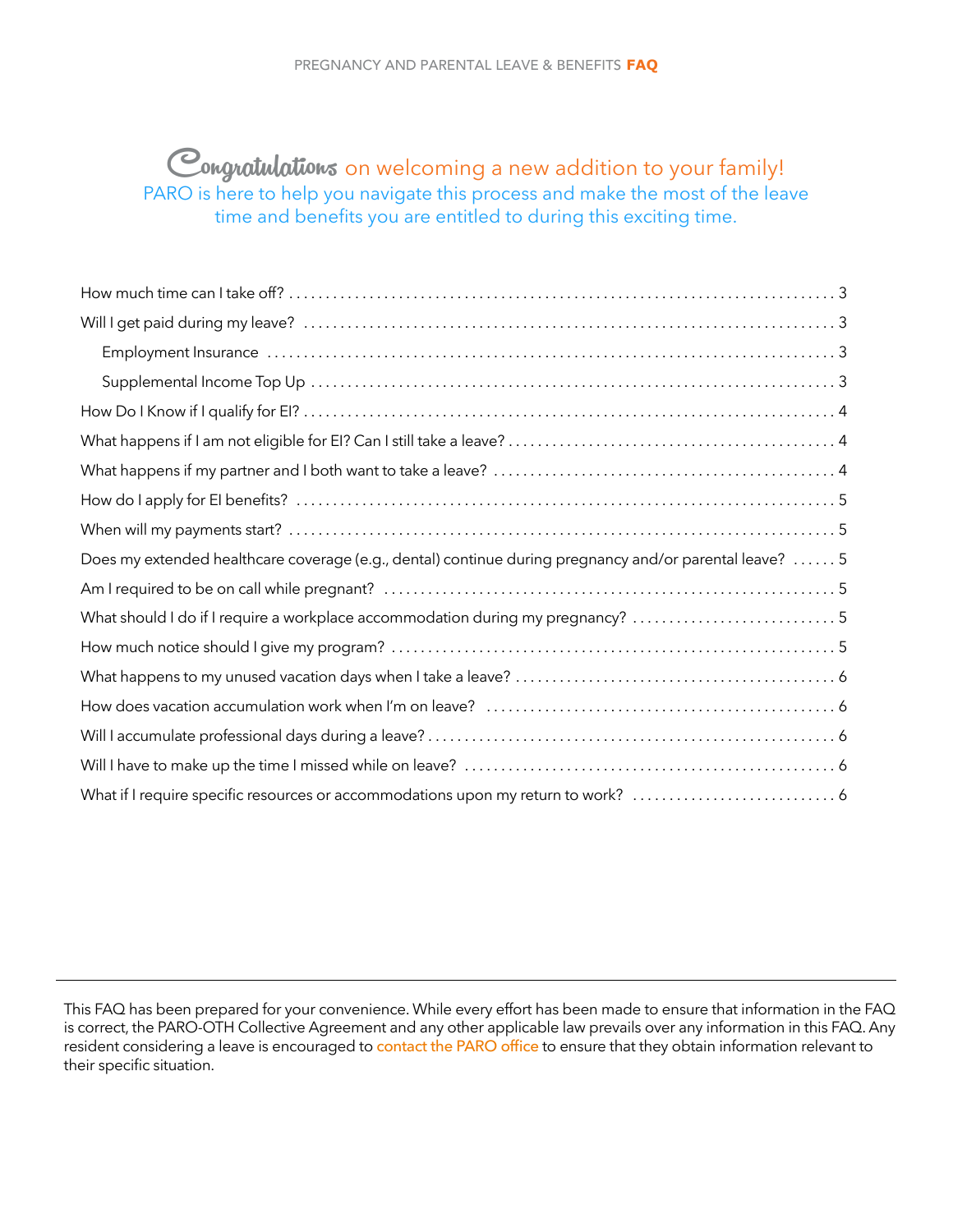#### <span id="page-2-0"></span>**HOW MUCH TIME CAN I TAKE OFF?**

If you're pregnant, you are eligible for **both** Pregnancy and Parental leave. Your parental leave may begin immediately following the completion of your pregnancy leave.

**Pregnancy leave** is 17 weeks and applies only to a birth parent or surrogate.

Parental leave applies to all new parents. The Employment Standards Act defines "parent" as birth parent, adopting parent, or person in a relationship with a parent of a child and plans to treat the child as their own.

There are two options available for parental leave, standard or extended.

#### **Standard** parental leave can be taken for a maximum of:

- 35 weeks for a birth parent who also takes pregnancy leave
	- OR
- 37 weeks for all new parents who do not take pregnancy leave (e.g. non-birth parents and adoptive parents).

#### **Extended** parental leave can be taken for a maximum of:

- 61 weeks for a birth parent who also takes pregnancy leave OR
- 63 weeks for all new parents who do not take pregnancy leave (e.g., non-birth parents and adoptive parents).

#### **WILL I GET PAID DURING MY LEAVE?**

As a PARO member, your income while on leave is provided in two parts:

- 1) Employment Insurance (EI) Benefits provided by the Government when eligible.
- 2) A Supplemental Income Top Up Payment on your EI, paid by the hospital for part of the leave.

#### **Employment Insurance**

Eligible employees on pregnancy and/or parental leave are entitled to government provided benefits (Employment Insurance) payable during the time the employee is on leave.

Standard parental benefits can be paid for a maximum of 35 weeks. The weekly benefit is 55% of the resident's average weekly insurable earnings to a maximum amount determined by Service Canada.\* In 2022, the maximum weekly amount is \$638.

When the second parent (non-birth parent) takes a minimum of five weeks of parental leave, the parental benefit increases by up to five weeks for a total of 40 weeks.

Extended parental benefits can be paid for a maximum of 61 weeks. The benefit rate is 33% of the resident's average weekly insurable earnings to a maximum amount determined by Service Canada.\* In 2022, the maximum weekly amount is \$383.

When the second parent (non-birth parent) takes a minimum of five weeks of parental leave, the parental benefit increases by up to eight weeks for a total of 69 weeks.

If you or your partner previously received CERB benefits, it may impact how EI is paid to you. Contact Service Canada directly to learn more.

*\*We encourage that you contact [Service Canada](http://www.servicecanada.gc.ca/) to determine your maximum benefit amount.* 

To see examples of how your leave time and payments may be used, visit [Service Canada's Website](https://www.canada.ca/en/services/benefits/ei/ei-maternity-parental.html).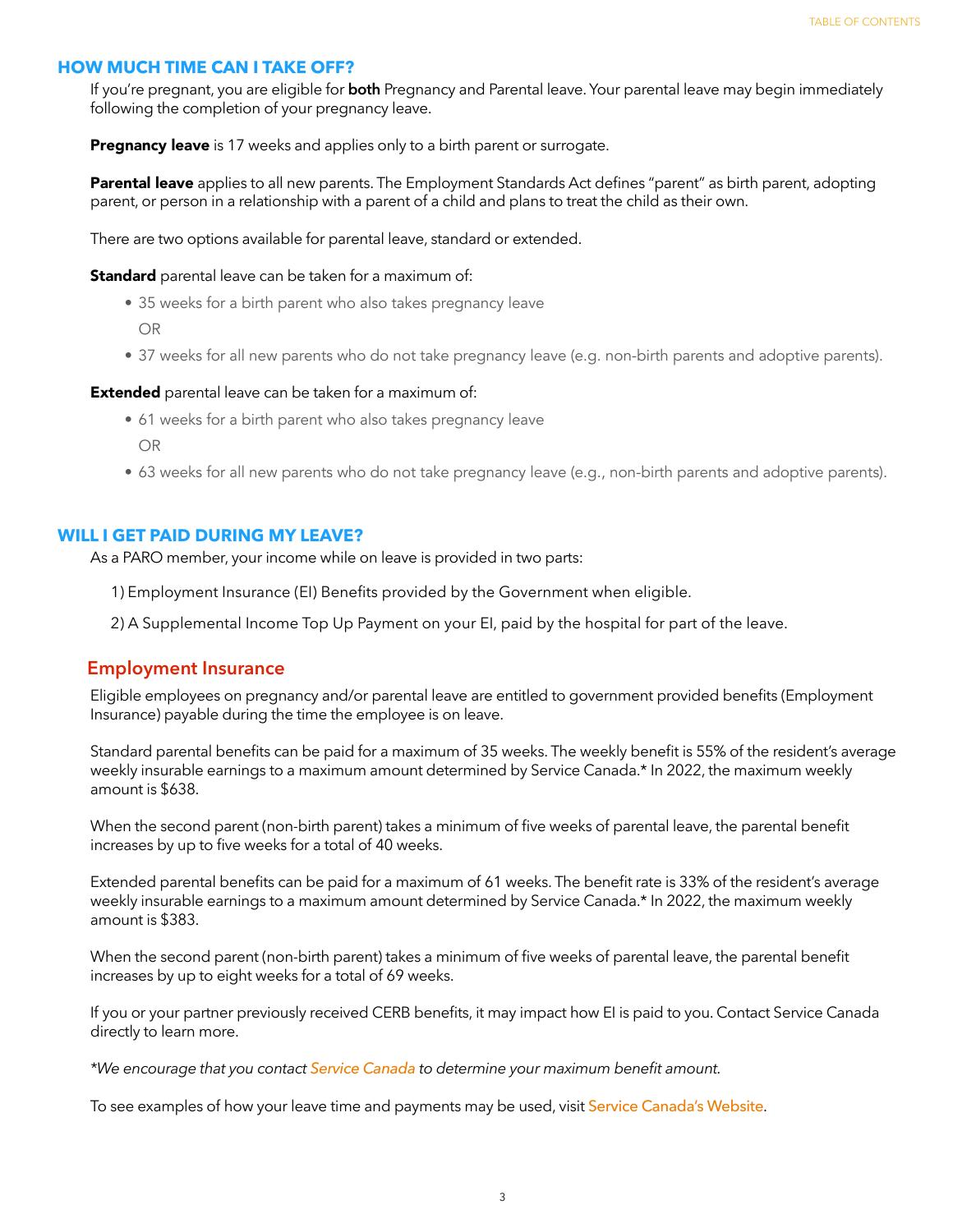# <span id="page-3-0"></span>**Supplemental Income Top Up**

[Article 15.7](https://myparo.ca/your-contract/) of the PARO-OTH Collective Agreement provides a supplemental income top-up to residents who are on a pregnancy or parental leave and are receiving EI.

If you take both pregnancy and parental leave, you are eligible for a maximum of 27 weeks of top up payments (15 weeks pregnancy leave top-up + 12 weeks parental leave top-up). After your 27 weeks of combined EI and top up payments are completed, you will continue receiving EI payments for the remainder of your leave.

If you are only taking parental leave, the top-up will be provided for a maximum of 12 weeks. After your 12 weeks of EI and top up payments are completed, you will continue receiving EI payments for the remainder of your leave.

If you are on pregnancy and/or **standard** parental leave, the top-up will be equal to the difference between 84% of your regular weekly earnings and the sum of your weekly EI benefits plus any other earnings.

If you take the extended parental leave, the top-up will be limited to the difference between the standard leave amount and 84% of your regular weekly earnings.

#### **HOW DO I KNOW IF I QUALIFY FOR EI?**

To qualify for Employment Insurance, you are required to have accumulated 600 insurable hours\* in the last fifty-two (52) weeks since your last claim.

Attachment 11 "Employment Insurance Hours of Work," of the PARO-OTH Collective Agreement provides that you are entitled to be credited with your **actual** hours worked, rather than any hours recorded for payroll or other administrative purposes. This means that call, weekend rounding, and overnight shifts all count towards your total number of hours.

\*Until **September 22nd, 2022** you will need 420 insured hours in the 52 weeks prior to your start your claim to qualify for EI. This is a temporary change to Government requirements in order to provide additional support during COVID-19. As of September 23rd, 2022, the standard 600 insured hours requirement will be reinstated.

# **WHAT HAPPENS IF I AM NOT ELIGIBLE FOR EI? CAN I STILL TAKE A LEAVE?**

You must be in receipt of EI in order to qualify for the supplemental top up. However, even if you do not qualify for EI, you are entitled to *the same amount of time off* under the Employment Standards Act. This is because the leave time is a provincial entitlement that is separate from the EI payments (federal entitlement).

## **WHAT HAPPENS IF MY PARTNER AND I BOTH WANT TO TAKE A LEAVE?**

Because the entitlement to time off is separate from the entitlement to EI, each parent is individually entitled to the full complement of time off.

However, parental leave EI benefits are shared per family. Ultimately, you and your partner will be able to decide how the benefit is used.

If a family shares EI benefits, additional weeks will be added to your total allotment.

- If both parents share a **standard** parental leave, EI benefits will be increased to 40 weeks per family. Note that one parent cannot receive 35 weeks of benefits.
- If both parents share an **extended** parental leave, EI benefits will be increased to 69 weeks per family. Note that one parent cannot receive 61 weeks of benefits.

Example of sharing **standard** parental leave benefits: one parent takes 25 weeks of the benefit and the other takes 15 weeks, or one parent takes 35 weeks of benefits.

Example of sharing **extended** parental leave benefits: one parent takes 41 weeks of the benefit and the other takes 28 weeks, or one parent takes 61 weeks of benefits.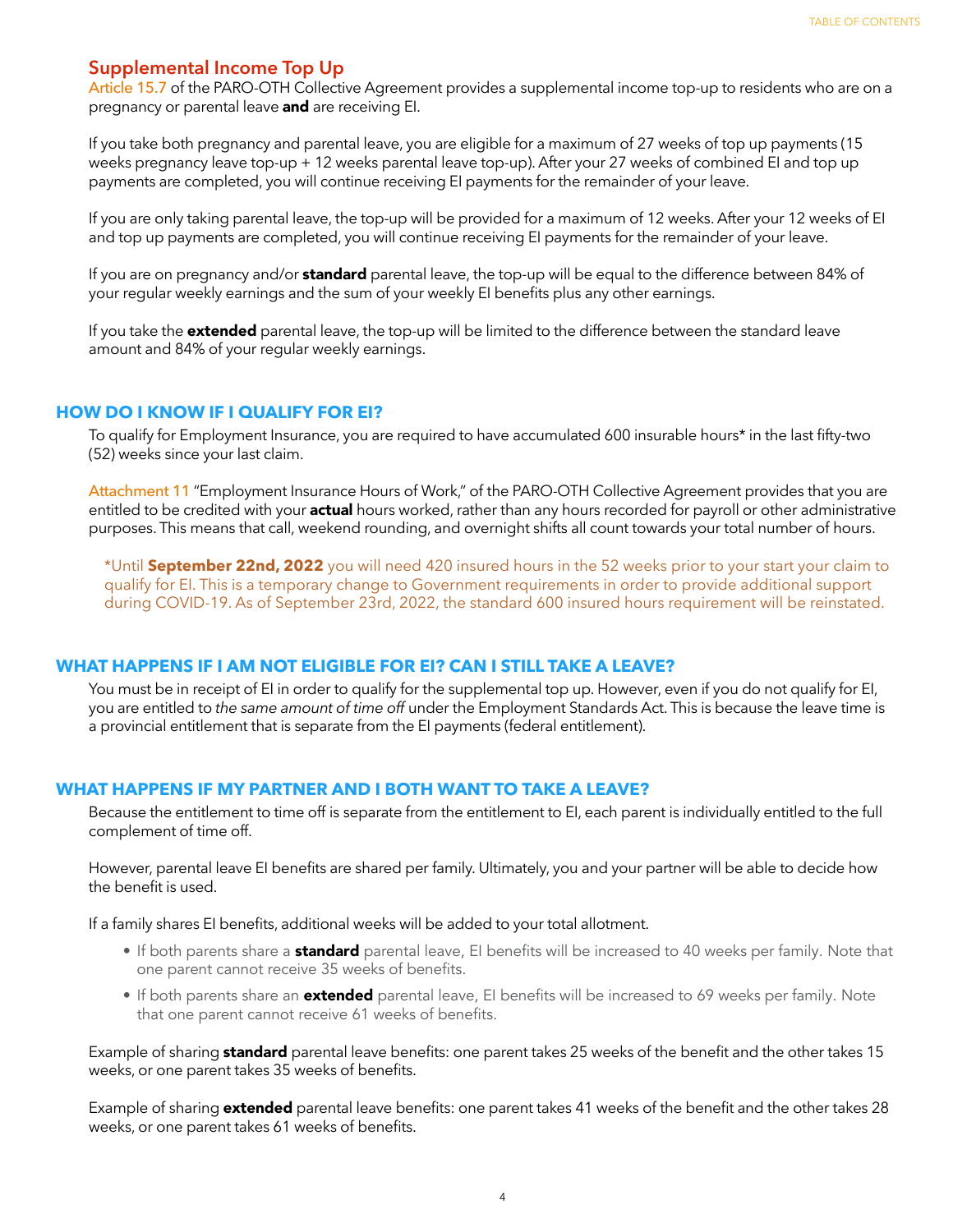<span id="page-4-0"></span>When EI benefits are shared between parents, a single one-week waiting period may apply. If the birth parent served the one-week waiting period during their pregnancy leave, neither parent would need to serve the waiting period for parental benefits.

#### **HOW DO I APPLY FOR EI BENEFITS?**

Applications for EI can be [made online](http://www.servicecanada.gc.ca/). You will need the following documentation:

- Social Insurance Number (SIN)
- Record of Employment (ROE) which is provided by your payroll centre
- Personal identification such as a driver's license, birth certificate, passport
- Your complete bank information
- The expected or actual date of birth of your child, if you are claiming pregnancy benefits
- To claim parental leave benefits, you will need your newborn's date of birth, or date of placement in the case of an adoption. For the latter, you will also need to provide the name and full address of the agency handling the adoption.

For a complete list of required documents, please visit Service Canada's website

#### **WHEN WILL MY PAYMENTS START?**

The Service Canada website states that "if we have all the required information and if you qualify for benefits, your payment will be issued usually within 28 days from the date of filing your claim. If you do not qualify, Service Canada will notify you of the decision made on your claim." You must serve a one-week unpaid waiting period before your Employment Insurance and the top-up will be paid.

## **DOES MY EXTENDED HEALTHCARE COVERAGE (E.G., DENTAL) CONTINUE DURING PREGNANCY AND/OR PARENTAL LEAVE?**

As per **Article 14.1** of the PARO-OTH Collective Agreement, all employee benefits continue while on leave.

#### **AM I REQUIRED TO BE ON CALL WHILE PREGNANT?**

Residents may not be scheduled or required to participate in on-call duties after 27 weeks' gestation unless otherwise agreed to by the resident.

#### **WHAT SHOULD I DO IF I REQUIRE A WORKPLACE ACCOMMODATION DURING MY PREGNANCY?**

Not every pregnancy goes exactly as planned. If your physician has advised you will need workplace accommodations due to your medical circumstances, you should speak to your program as soon as possible. Your program may request documentation from your physician that attests to the need for accommodation. Neither you nor your physician need to disclose any medical details about your condition, only the nature of the accommodation(s) needed.

Depending on your circumstances, accommodations may include relief of call duties before 27 weeks, modified duties or hours of work. Accommodation plans are always developed on a case by case basis, based on the individual medical needs of the resident.

If your physician has advised you to seek an accommodation, we encourage you to contact your local wellness office for assistance.

# **HOW MUCH NOTICE SHOULD I GIVE MY PROGRAM?**

Residents must give a minimum of four (4) weeks written notice of their intended timing of their pregnancy and/ or parental leave in order to ensure that professional and patient care responsibilities are met. We generally advise residents that the earlier your program is informed of your leave, the smoother it will be for all parties involved.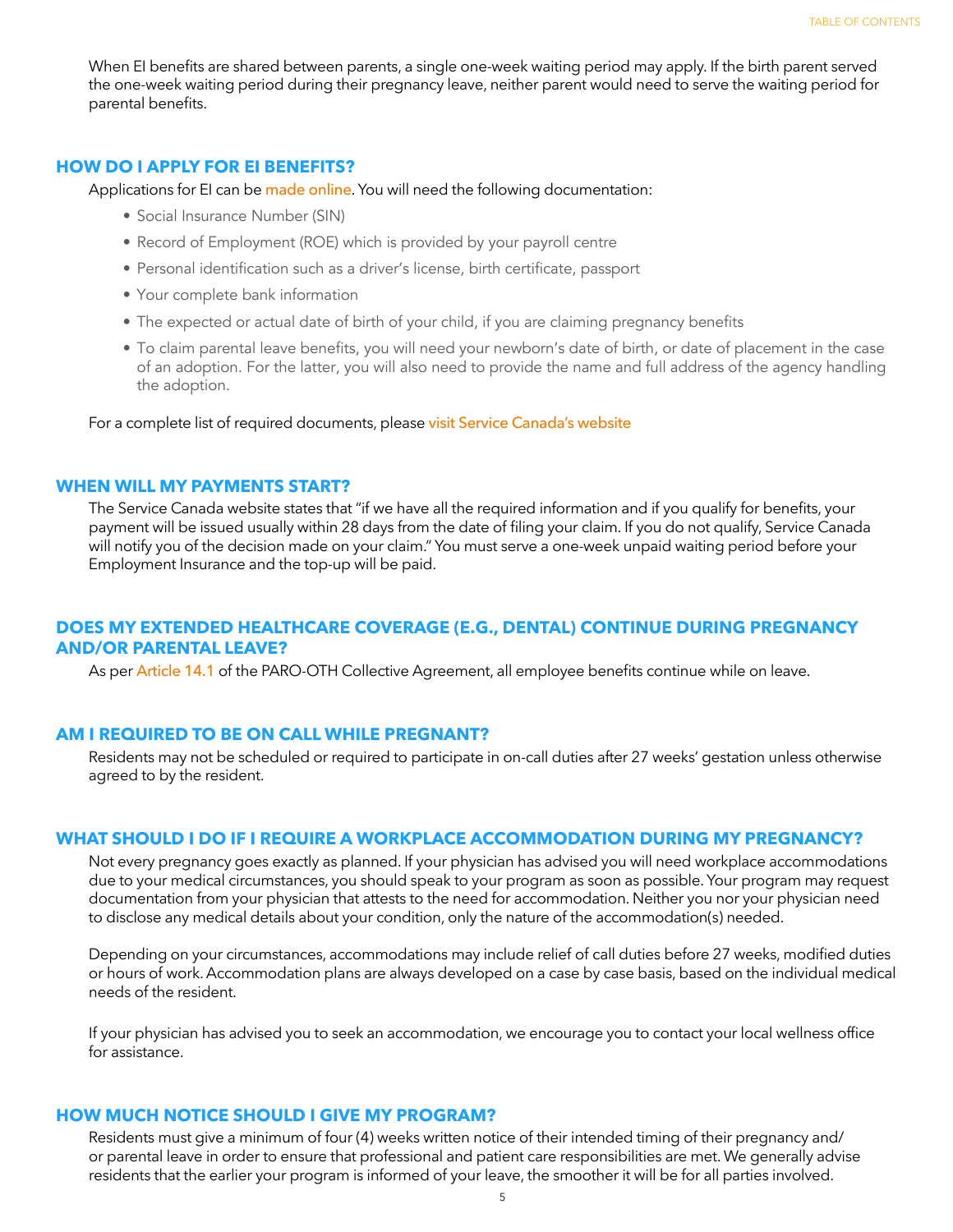# <span id="page-5-0"></span>**WHAT HAPPENS TO MY UNUSED VACATION DAYS WHEN I TAKE A LEAVE?**

Normally, unused vacation may not be carried over into the following appointment year. However, if you are on a pregnancy or parental leave that spans two appointment years, any vacation time you had not yet taken prior to going on leave, as well as any time you accumulated during your leave (see below) on can be carried over to the new appointment year. This time is typically taken at the end of your leave, immediately before your return to work. It may also be taken later, at a time mutually agreed upon between you and your program and/or preceptor.

#### **HOW DOES VACATION ACCUMULATION WORK WHEN I'M ON LEAVE?**

While on pregnancy/parental leave, you will continue to accumulate vacation as set out in Article 11.5 of the PARO-OTH Collective Agreement:

- Residents who take pregnancy and **standard** parental leave (birth parents) accumulate vacation for the entire length of their leave or up to 52 weeks.
- Residents who take pregnancy leave and **extended** parental leave will accumulate 100% of their vacation entitlement (4 weeks) for the first 52 weeks and a pro-rated amount of vacation for the next 26 weeks.
- Residents who take **standard** parental leave (e.g. non-birth parents, adoptive parents) will accumulate vacation for up to 37 weeks.
- Residents who take an **extended** parental leave will accumulate 100% of their vacation for the first 37 weeks and a pro-rated amount of vacation for the next 26 weeks.

#### **WILL I ACCUMULATE PROFESSIONAL DAYS DURING A LEAVE?**

You do not accumulate professional leave days while on leave and unused professional leave days expire at the end of each appointment year. However, you will be entitled to seven (7) days of professional leave in the next appointment year.

#### **WILL I HAVE TO MAKE UP THE TIME I MISSED WHILE ON LEAVE?**

Depending on the length of the leave, residents will generally need to make up time missed in order to complete the educational and training requirements outlined by individual programs. Both the RCPSC and CFPC permit individual universities to grant waivers of training (up to a maximum length) to residents who will have achieved the required level of competence by the end of their final year of training.

The decision to grant a waiver of training is at the discretion of the specific program director, so we advise you to speak with your program director about the possibility of being granted a waiver of training.

If you are required to undertake additional services at the end of your program to make up for time missed while on pregnancy or parental leave, you will receive a pro-rated amount of vacation and professional days based on the length of the additional training.

#### **WHAT IF I REQUIRE SPECIFIC RESOURCES OR ACCOMMODATIONS UPON MY RETURN TO WORK?**

Upon your return to work from leave, you may be entitled to accommodations to assist you and your family. For example, the hospital must make accommodations so that you may breastfeed/chestfeed or express milk for your child. This might include ensuring that you are provided with a private and protected space, as well as a secure fridge to store milk safely.

Effective July 1, 2022, your Extended Health Care benefits will include coverage for lactation pumps.

You may be eligible to receive other accommodations as a family caregiver.

If you think you might require an accommodation, please [connect with the PARO office directly](mailto:paro@paroteam.ca) so we can provide you with guidance based on your individual needs.